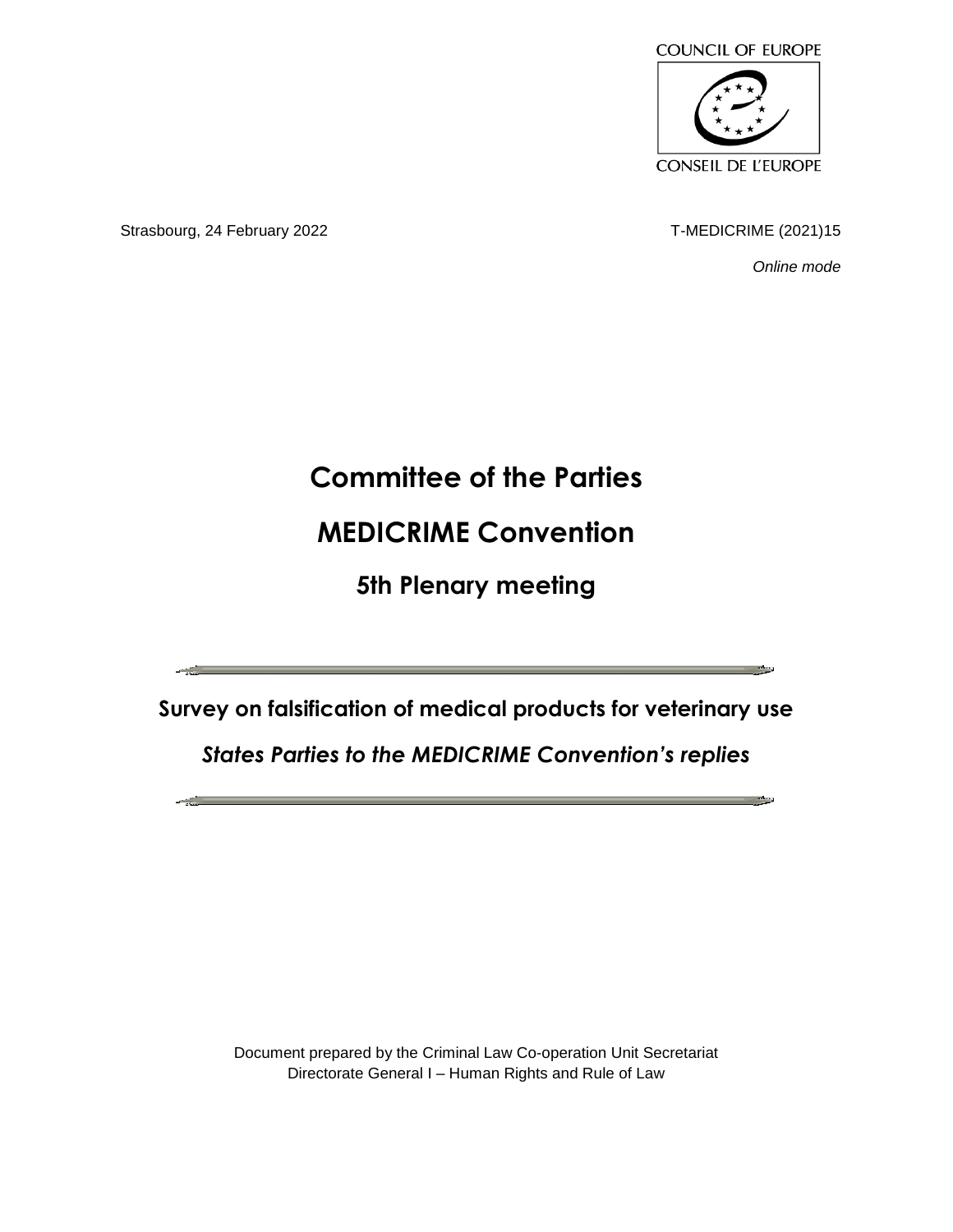The MEDICRIME Bureau, sitting on its last meeting, held on the 14 October 2021, considered necessary the distribution of a survey on the falsification of medical products for veterinary use<sup>1</sup> aimed at getting a clear picture of the situation of any counterfeit/falsified veterinary medicines in States Party to the MEDICRIME Convention. Thus, this is a necessary first step to provide information about the state of play on this topic, the risks and possible needs to be identified in line with the Convention<sup>2</sup>.

The survey was sent by the Secretariat to all Parties to the MEDICRIME Committee. The deadline approved by the MEDICRIME Bureau for receiving the contributions from Parties was 12 November 2021). The replies received can be consulted below:

| <b>States Parties to the</b><br><b>Convention</b> | Date of sending the<br>questionnaire to<br>the Parties | Date of receipt of<br>the replies to the<br>survey | <b>Contribution</b> |
|---------------------------------------------------|--------------------------------------------------------|----------------------------------------------------|---------------------|
| Albania                                           | 21/10/2021                                             |                                                    |                     |
| <b>Armenia</b>                                    | 21/10/2021                                             |                                                    |                     |
| <b>Belarus</b>                                    | 21/10/2021                                             | 10/02/2022                                         | 人<br>PDF            |
| <b>Belgium</b>                                    | 21/10/2021                                             | 02/12/2021                                         | 슸                   |
| <b>Benin</b>                                      | 21/10/2021                                             |                                                    |                     |
| <b>Bosnia</b> and<br>Herzegovina                  | 21/10/2021                                             |                                                    |                     |
| <b>Burkina Faso</b>                               | 21/10/2021                                             |                                                    |                     |
| Croatia                                           | 21/10/2021                                             | 07/12/2021                                         | $\frac{1}{\pi}$     |
| <b>France</b>                                     | 21/10/2021                                             | 21/02/2022                                         | 人<br>PDF            |
| Guinea                                            | 21/10/2021                                             |                                                    |                     |
| <b>Hungary</b>                                    | 21/10/2021                                             | 18/11/2021                                         | ⋏<br>PDF            |

 $\overline{a}$ <sup>1</sup> T-MEDICRIME(2021)12\_Rev\_EN

<sup>&</sup>lt;sup>2</sup> Power foreseen in Rule  $\overline{4}$  (2,c) of the [Rules of Procedure of the MEDICRIME Committee.](https://rm.coe.int/rop-medicrime-committee-en/16809ece96)